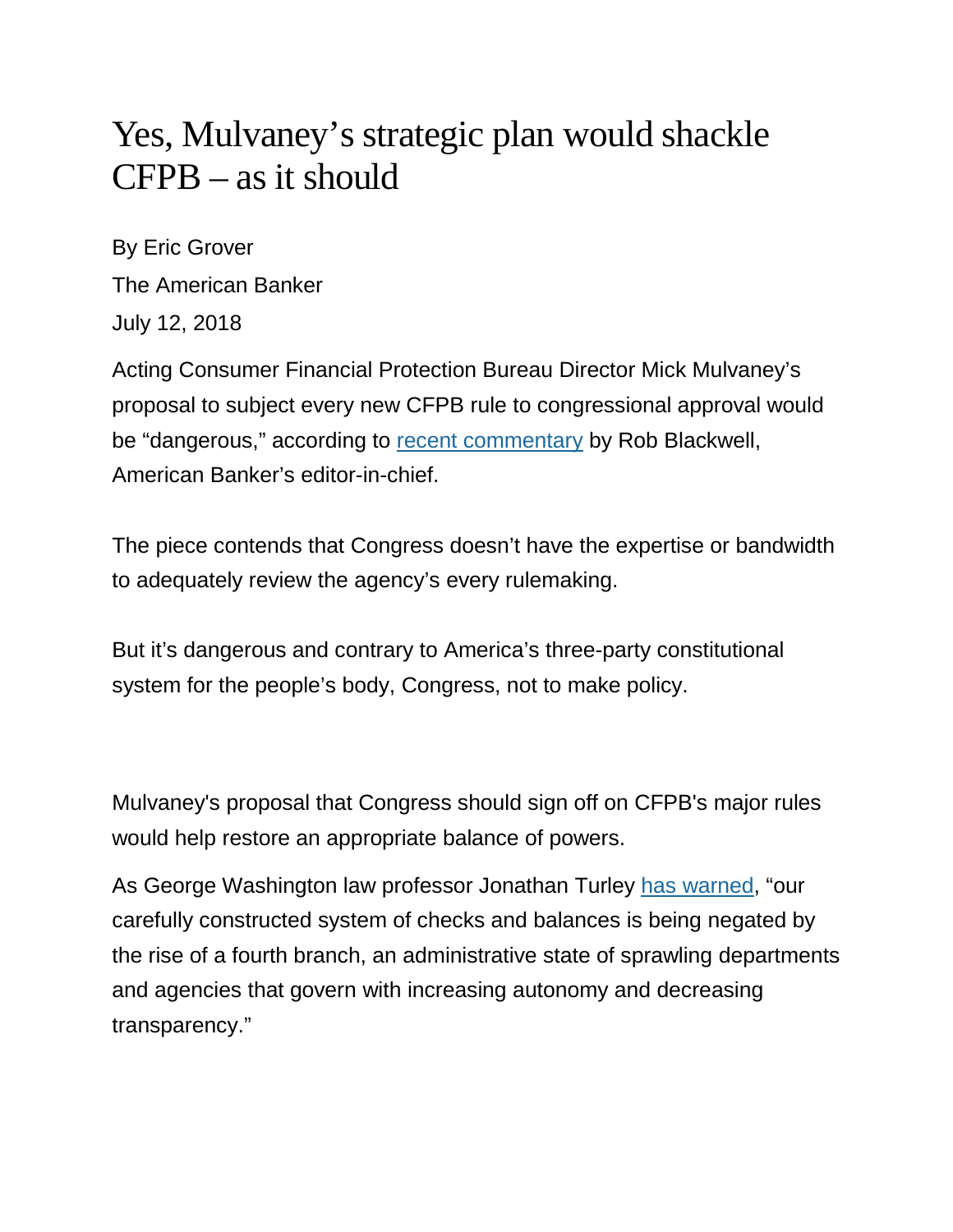These concerns are embodied by the CFPB, which by design has enormous autonomy as well as significant enforcement, de facto lawmaking and adjudicative powers.

Moreover, Philip Hamburger, a professor of law at Columbia University, argues that administrative law is [fundamentally at odds](https://www.amazon.com/Administrative-Law-Unlawful-Philip-Hamburger/dp/022632463X) with eight centuries of Anglo-American conceptions of law. Rules can only have the obligation of law if they come from the constitutionally established legislature.

To be sure, Congress has willingly delegated vast legislative powers to the unelected administrative state, shirking its constitutional duty. There is, however, purpose in Congress' dereliction. It can claim credit for enacting high-minded law purportedly protecting consumers against a greedy financial service industry and making the financial system safer, while outsourcing messy and often controversial lawmaking to unelected, unaccountable and often highly partisan, regulators.

In vesting vast power in the CFPB, which is insulated from institutional political checks, the architects of the Dodd-Frank Act assumed their ideological kin would continue to control the administrative state, regardless of who controlled the White House or Capitol Hill.

Hamburger has argued that Congress can reclaim its legislative power by converting rules to statutes, agency by agency. Mulvaney's proposal would be a good start for doing so at the CFPB.

The plan would require Congress to affirmatively approve the bureau's proposed rules — a masterful attempt to force the legislature to reassert its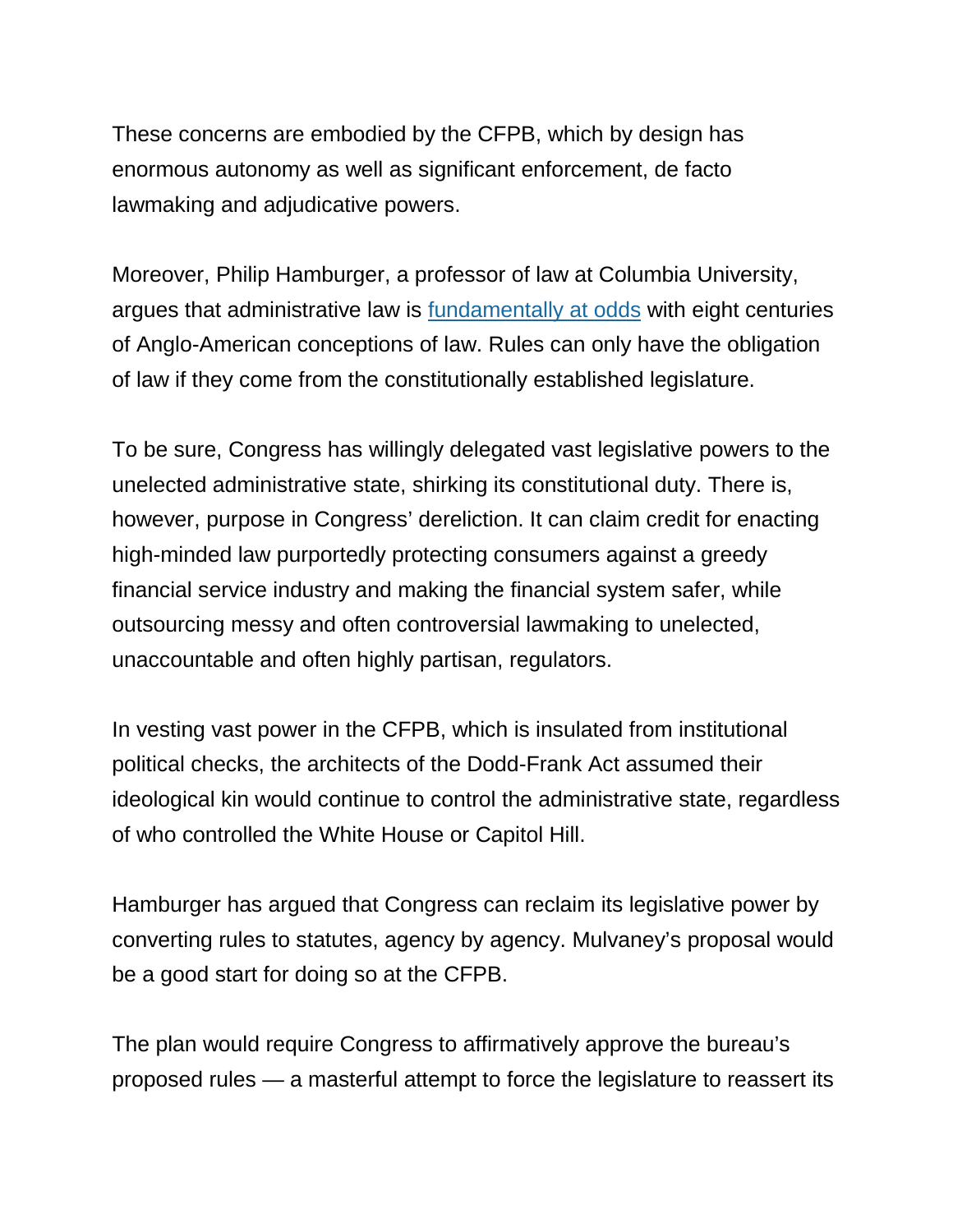role as policymaker and limit the agency to enforcement. Nonetheless, it could still harness the purported regulatory experts to draft the detail.

Blackwell worries Mulvaney's proposal would "shackle" the bureau. But that's a feature, not a bug. All administrative agencies should be shackled to enforcing the law, nothing more, nothing less.

The agency's proposals have been controversial, and while administrativestate masterminds likely can more efficiently sort out policy issues, that's not America's system. Policy controversies are most appropriately resolved by the politically accountable legislature, not by unelected regulatory bureaucrats. In fact, the more controversial the issue, the more important it is that Congress, not apolitical regulators, attempt to resolve it.

Blackwell also warns that a "hyperpartisan" and "distracted" Congress isn't fit to resolve complex problems "better handled by regulators on the ground." But partisanship isn't bad. In fact, momentous issues inspire partisanship, and it's Congress' job to resolve those fights. It's the task of regulators to implement the legislature's solutions.

In addition, Blackwell notes that Congress after the fact can review regulations under the Congressional Review Act. That's all well and good, but it shifts the burden. Congress has to act to prevent something rather than to act for something to occur. That's a huge difference.

Blackwell charitably characterizes former CFPB Director Cordray's rank lawlessness as pushing "the limits of his power." Yet in truth, Cordray's flagrant flouting of the express text of the law and his pernicious rulemaking